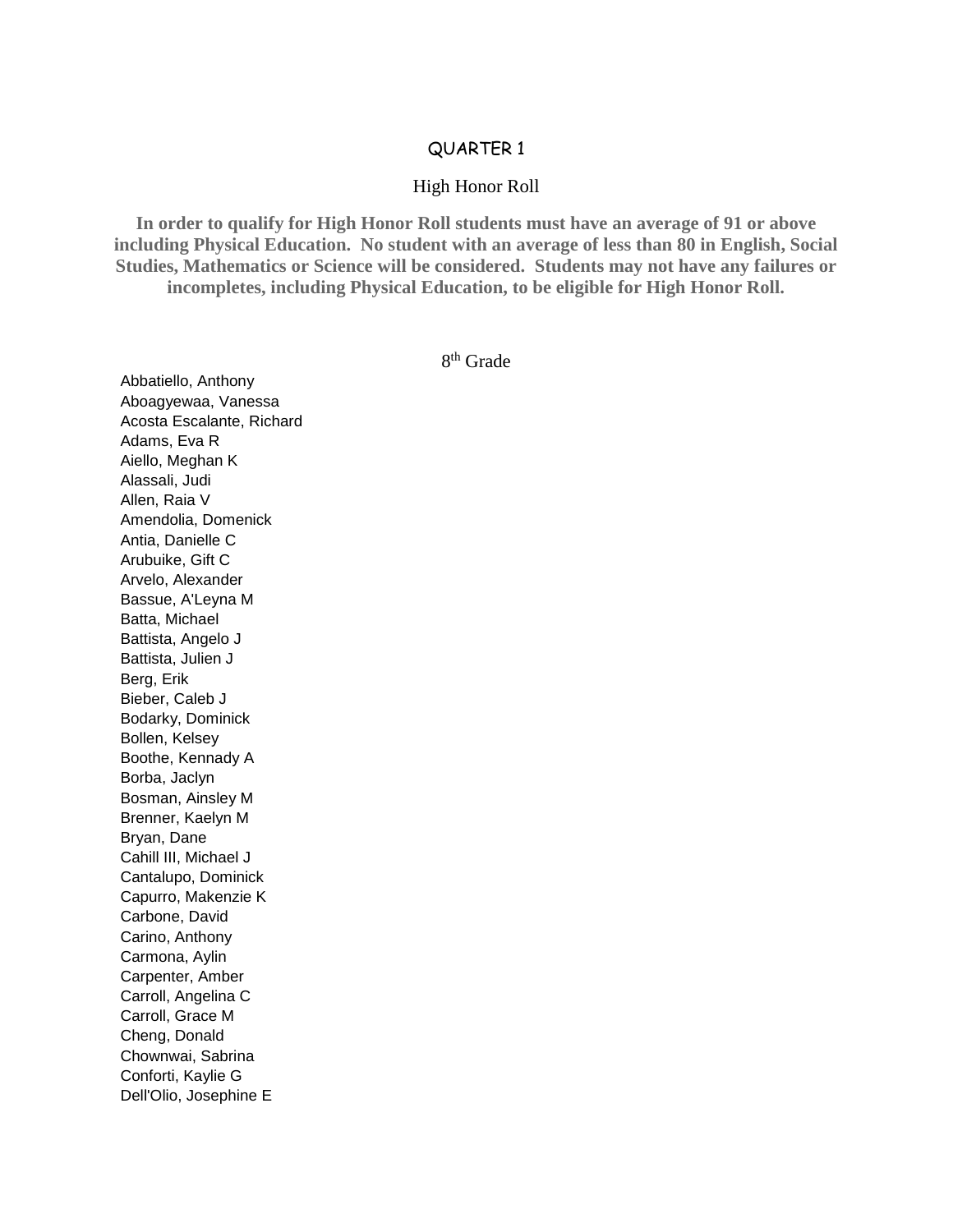DeSa, Liam M DiMarco, Nicholas David Doering, Anabelle Dorsman, Camryn Dugon, Danielle Sophia Echegaray, Isabelle A Elzogheir, Jennah A Fakhoury, Sophia K Freno, Olivia N Fugo, Luca Furman, Kevina Carrie Galloway, Yah'Zir B Gallwitz, Cole Garnica Nieto, Caroline Garnot, Isabella Gonzalez, Alexandra Greene, Braeden P Guzman, Jose A Guzman, Nasir D Hall, Tyler J Halvey, Maria T Harris, Brenden J Hayes, Katie Amelia Hernandez, Miranda R Hudson, Lily Hutchinson, Sanai A Illescas, Ariel A Kaminski, Allison Jo Kaswer, JoJo Cat Kennedy, John A Kenny, Avery L Kinkel, Emma C Klopotoski, Emma Koch, Kaleb Kowalczyk, Matthew E Kowalczyk, Mia Kozlowski, Emma Landivar Yascaribay, Anahi D Lee, Madison A Levy, Zoe B Lewis, Donavon A Lipinski, Daniel Lowe, Joseph A Luongo, Gabriel John Lynn IV, David K Macancela, Adrian G Maher, Jenna Maltais, Christian Marji, Yara Martin, Mallory A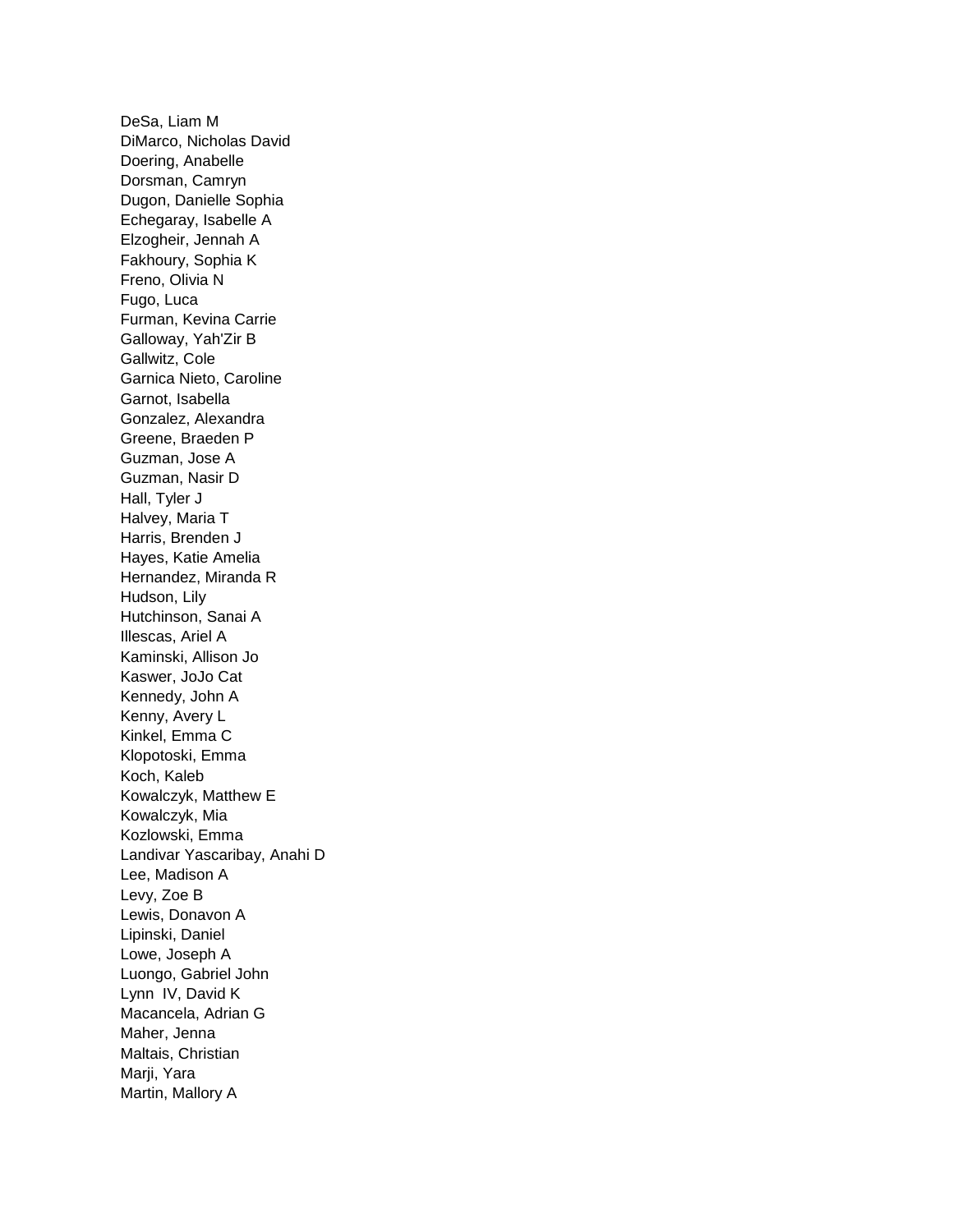Martin, Rhiannon M Matus, Ava McCarthy, Jack McMaster, Brayden Mejia, Gia Mezarina, Emma Mikelic, Jordyn M Moazzam, Zuleikha Moghaddasi, Sheila Molina, Madison Molinelli, Gianna Morgan, Nella R Mugnano, Dylan A Napoli, Christopher Odums, Kaelynn S Ortiz, Madison G Parra, Melissa I Perez, Ensley Edison Perez, Madison O Perino, Jacob Peters, Lucien Piazza, Samantha Price, Julia Priego Andrade, Jimena R Renzo, Makayla R Reyes, Gavin B Richards, Matthew Alexander Riguzzi, Juliana C Rodriguez Mendoza, Liam J Santiago, Samantha Sauve, Katie M Schiller, Edward M Schultz, Tessa I Semri, Ilias Sharma, Saina Shook, Lauren Lynn Simons, Zoey N Singh, Sebastian N Smith, Adrianna L Soyka, George Sullivan, Marc W Su, Miranda E Tapia Mesias, Sophia A Tapia, Dylan Torres, Sienna Toth, Ayden Travis, Grace C Tsfasman, Oriana Viggiano, Alyssa R Vinod, Alona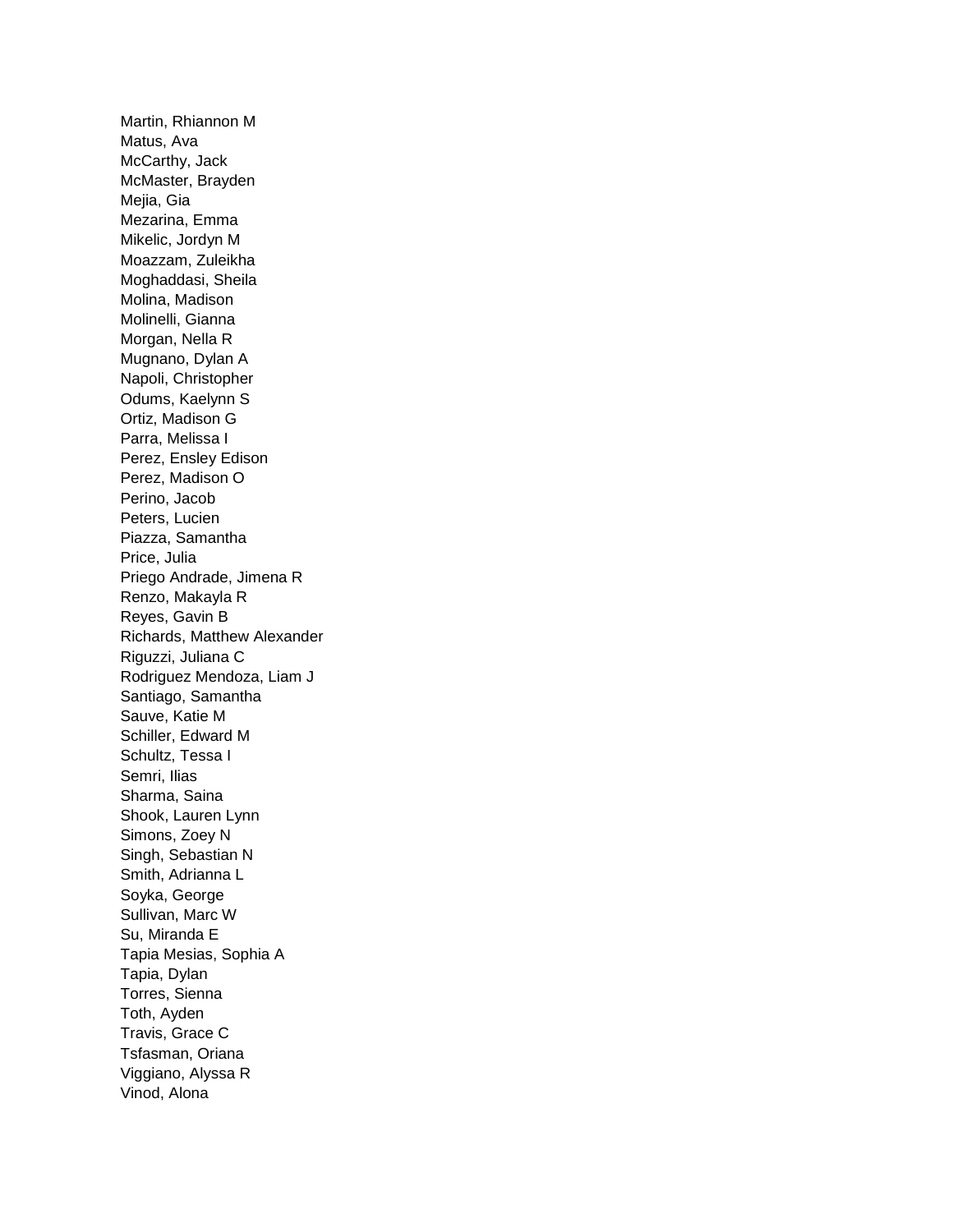Wagner, Nathaniel Weickel, Jacob Owen White, Kimora M Williams, Indiria Williams, Madison C Williams, Shea C Wu, Jerry Z Zandstra, Timothy Zheng, Ryan

## Honor Roll

**In order to qualify, students must achieve a scholastic average of 85 to 90 including physical education. No student with an average of less than 75 in English, Social Studies, Mathematics, or Science will be considered. Students may not have any failures or incompletes, including Physical Education, to be eligible for honor roll.**

## 8 th Grade

Allen, Aidan M Almanzar, Jayden L Alvarez Garcia, Luis Angelo, Maryrose Aroche, Justin K Bassue, A'Zarya H Becker, Jennifer Bermeo, Melody Bowden, Genna Bowman, Sydney N Castrejon Rodriguez, Andrew Chodan, David Clauson, Justin K Conners, Bailey R Connolly, Kaitlyn Cosentino, Julianna E Danso, Michael O DaSilva, Iago C DeCarlo, Jesse P Dedaa, Jada Deegan, Natalie G DeGroff, Amy Nicole DeRise, Angelina R Dolezal, Samuel Dryfoos, Jakob A D'Urbano, Giovanni Durkin, Tyler Eglit, Thomas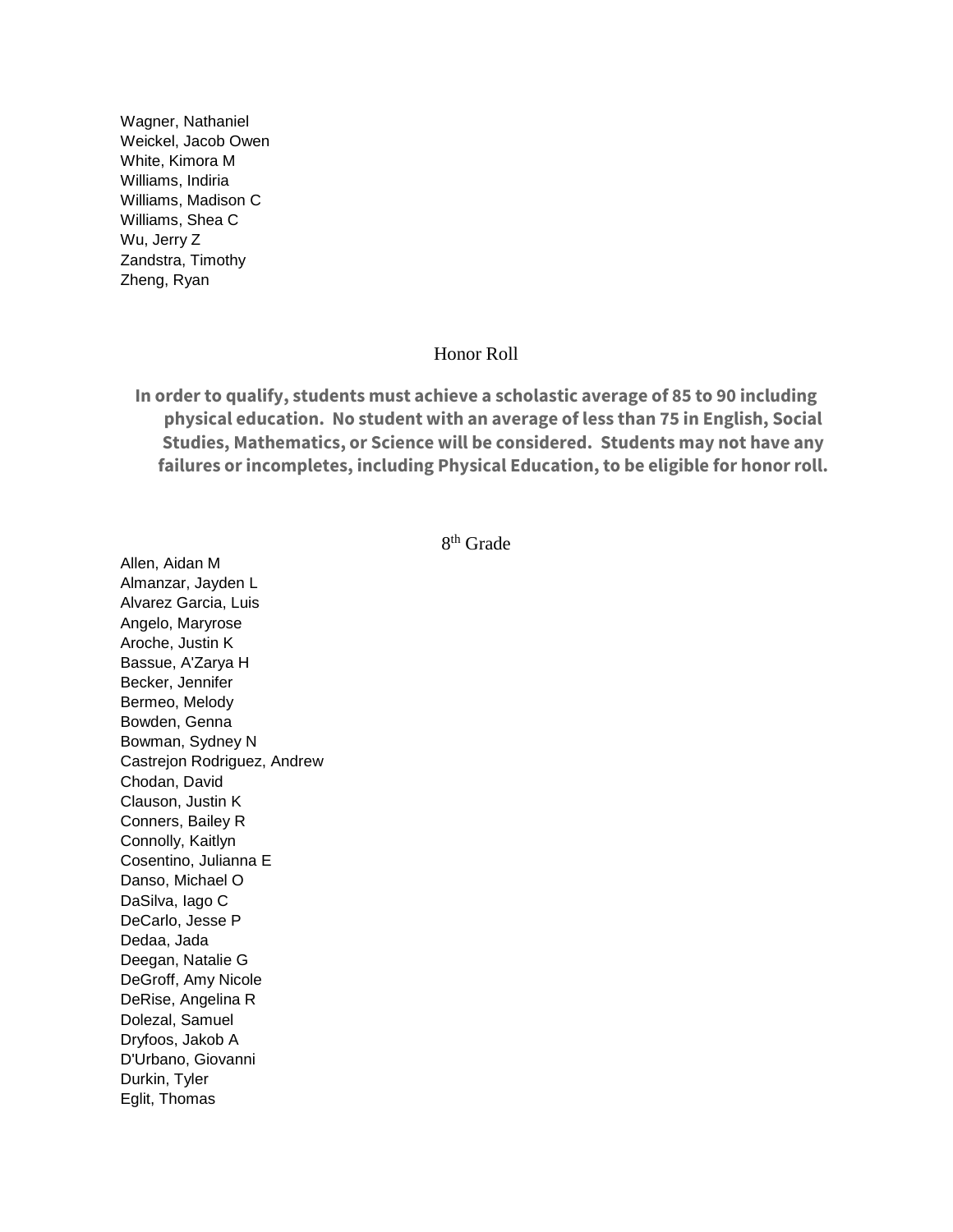Finegan, Anthony J Florio, Timothy Gago Viera, Uriel Valentino George, Aaron Grimm, Abigail N Gunes, Delal Hamilton, Ali C Hannagan, Jack D Harris, Charlotte Haskins, Sophia Henry, Giancarlo Amherst Hudson, Aidan C Ilaiyan, Mohammad Illescas, Edgar Irving, Timothy Islam, Toughidul Izquierdo, Briana Kasseris, Helen Kidd, Sophia M Koch, Catherine Larrow, Oleisha R Lee, Emilia Leone, Christina Leveque, Luke Stephen Lindmark, Kayden Lowery, Josh Lynch, Taylor A Machado, Ivon MacIsaac, Ella Malave, Hayden J Masciola, Lilly McMillan, Connor M Miliambro, Kaylee V Miranda, Antonio Montgomery, Sofia Lina Moore, Maya S Morocho, Roselyn Murali, Arjun B Nieto Ambrocio, Andrew Pietrafeso, Adam D Pittman, Jaharii N Quezada Auquilla, Daniela A Ranallo, Makayla S Ras, Jayden Renzo, Jayden Ricci, Michael Rivera Garcia, Valeria Rodriguez, Aliyah C Rosa Casanova, Josue Rosario, Gabriela I